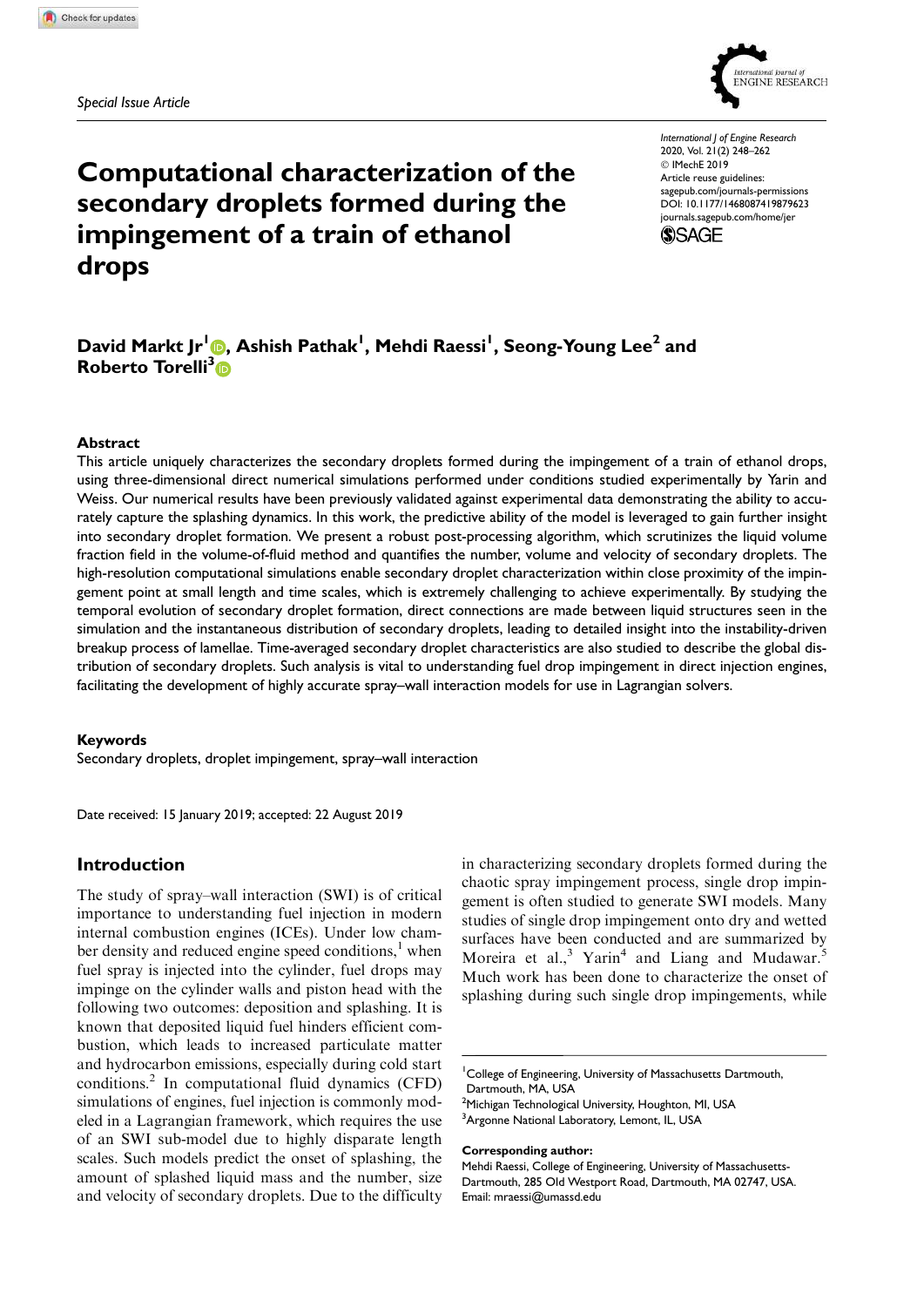the formation and distribution of secondary droplets are less understood.

Some common models used to predict secondary droplet distributions are those of Bai et al., $<sup>6</sup>$  Mundo</sup> et al.,<sup>7</sup> O'Rourke and Amsden<sup>8</sup> and Roisman et al.,<sup>9</sup> which are based on data from single drop impingements. Although such models are widely used in Lagrangian solvers, it has been found that single drop impingement models cannot accurately predict the splashing phenomena of dense sprays. $3.5$  In the study by Markt et al.,<sup>10</sup> simulations of the impingement of diesel drop trains under engine relevant conditions were performed. It was shown that the common SWI model of O'Rourke and Amsden<sup>8</sup> overpredicts the amount of splashing under such impingement conditions. This suggests that ICE relevant impingement characteristics (drop size and velocity) and the influence of subsequent drops must be taken into consideration in order to accurately predict the splashing phenomena. These findings demonstrated the need for SWI models which consider the interaction of multiple impinging drops.

Although a train of monodispersed drops is an idealized representation of a fuel spray, it has yielded more accurate predictions of fuel impingement than single drop models. The following studies have focused on the impingement of monodispersed drop trains. In the study by Yarin and Weiss, $1\overline{1}$  experiments and theory were used to study the impingement of drops composed of ethanol or an ethanol–water–glycerol mixture onto a stainless steel surface. The splashed liquid mass, number and size of secondary droplets were characterized for many impingement cases. The splashing criterion developed by Yarin and Weiss $11$  uses impingement frequency to account for multidrop interactions. Following the experiments of Yarin and Weiss,<sup>11</sup> Markt et al. $^{12}$  studied the surface impingement of single ethanol drop trains using highly resolved threedimensional (3D) simulations, in which global features were quantified (e.g. transition to splashing, splashed mass ratio and composition of splashed mass). Mundo et al.<sup>13</sup> performed experiments to investigate the impingement of drops composed of water, ethanol or a water–sucrose–ethanol mixture onto a rotating stainless steel disk. From the experiments, distributions of secondary droplet diameter and velocity were quantified for many impingement conditions. In the work of Samenfink et al.,  $^{14}$  the impingement of a train of drops on a shear-driven liquid film was studied. The splashed mass, secondary droplet size, velocity and angle were reported.<sup>14</sup> Richter et al.<sup>15</sup> analyzed the influence of surface temperature and impingement frequency on secondary droplet size and formation.

Building upon experimental studies,  $11,13$  Stanton and Rutland<sup>16</sup> developed a SWI model which combined the impingement-frequency-based splashing threshold of  $Y$ arin and Weiss $^{11}$  and the secondary droplet distributions of Mundo et al.<sup>13</sup> This SWI model was implemented into the KIVA-II code and was found to improve the agreement with the experimental data in terms of global spray quantities such as the deposited liquid mass.<sup>16</sup> However, local quantities such as secondary droplet velocity and diameter showed discrepancies when compared to the experimental results. This suggests that using single drop trains to model dense sprays has limitations, as they are unable to fully capture the complex surface impingement dynamics.

Extending upon single drop trains, Cossali et al.<sup>17</sup> performed experiments in which arrays of drops impinged within close proximity to one another. Although arrays of drops are still a simplified representation of spray, new splashing dynamics not present during single drop and single train impingement were observed. At drop-to-drop interaction sites, liquid jets were formed leading to increased splashing. Furthermore, splashing was found to occur below the threshold prediction for single drop impingements.<sup>17</sup> While studies such as this are helpful in understanding the interactions between neighboring drops, the real spray impingement phenomenon involves drops of various sizes and velocities which impinge within close proximity. To provide insight into the chaotic spray impingement process without simplification, Sivakumar and Tropea<sup>18</sup> and Roisman and Tropea<sup>19</sup> performed experiments with water sprays. Both studies determined that fluctuations in film thickness and film velocity alter the splashing dynamics, concluding that the superposition of single drop impingements does not provide accurate splashing predictions. Despite such efforts, several spray impingement processes, including the interaction of multiple drops, are still not fully understood.

Even with their simplification, studies of single drop trains can still assist in bridging the knowledge gap between single drop and complex spray impingement by better understanding the splashing dynamics and secondary droplet formation which arise from the interaction of subsequent impingements. Therefore, the current computational study focuses on the characterization of the secondary droplets formed during the splashing of drop trains.<sup>11</sup> A robust algorithm was developed to characterize secondary droplets and obtain drop size, velocity and velocity angle with respect to the surface. The temporal evolution of the secondary droplet distribution is presented for short time scales near the impingement point, providing details of the secondary droplet formation process. Furthermore, time-averaged secondary droplet distributions are reported for three impingement frequencies. The secondary droplet characterizations provided here can be useful for SWI model development, and the methodology developed may be extended to study the chaotic phenomenon of fuel spray impingement.

## Numerical methods

#### *Multiphase flow solver*

In this study, an in-house multiphase flow solver<sup>20</sup> is used, which solves the full Navier–Stokes equations for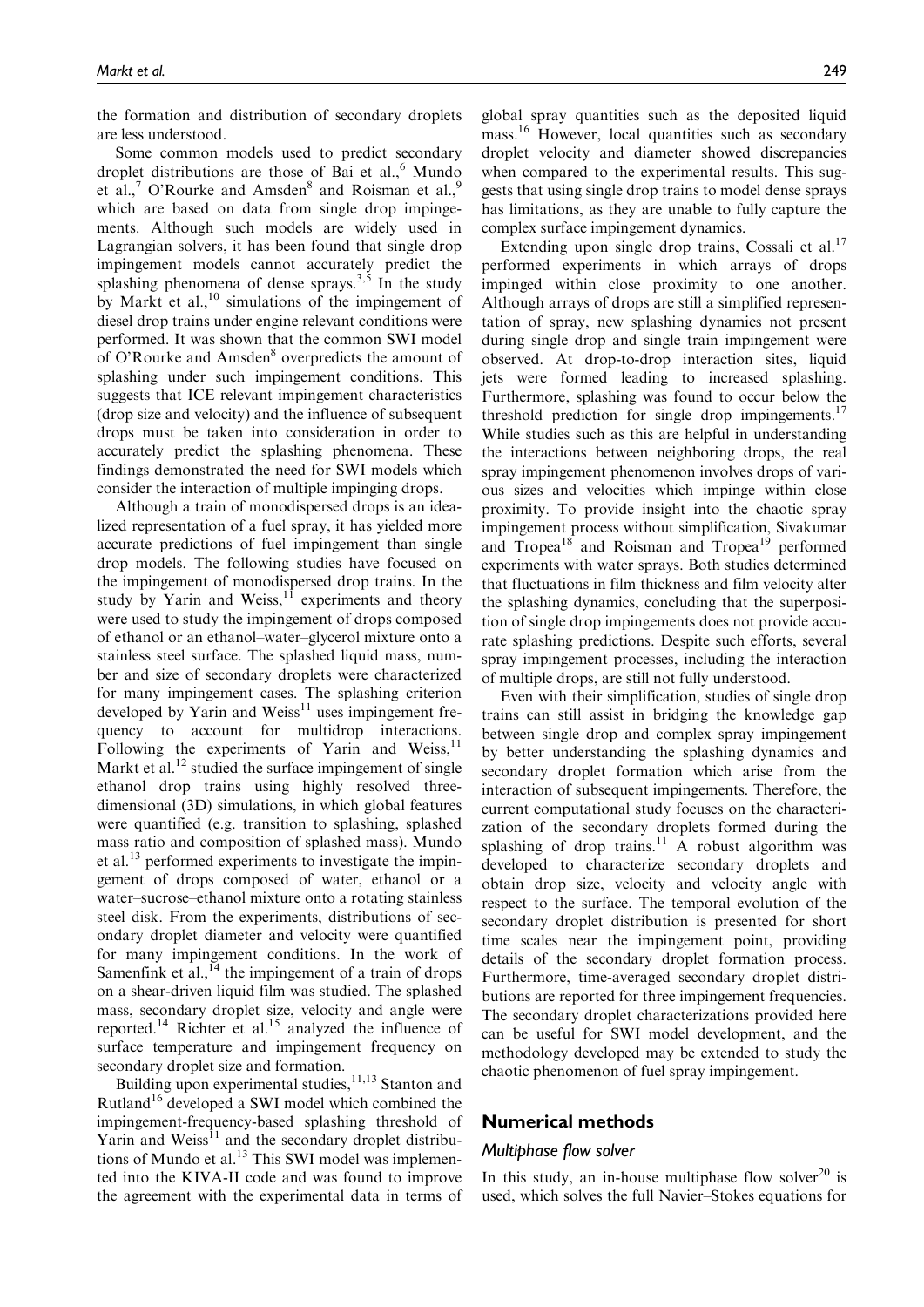an incompressible immiscible flow in a fully Eulerian framework. With such assumptions, the conservation of mass and momentum, equations (1) and (2), respectively, are solved numerically

$$
\nabla \cdot \vec{U} = 0 \tag{1}
$$

$$
\frac{\partial}{\partial t} \left( \rho \vec{U} \right) + \nabla \cdot \left( \rho \vec{U} \vec{U} \right) = - \nabla P + \nabla \cdot \tau + \vec{F}_B + \vec{F}_{ST} \tag{2}
$$

using the mass-conserving volume-of-fluid (VOF) method to track the phase volumes, that is, liquid and gas, in a sharp manner.<sup>21</sup> The fluid volumes are tracked using a scalar function,  $\alpha$ , which is defined to be unity in the liquid and zero outside. To track the fluid throughout the domain, the following transport equation is solved

$$
\frac{\partial \alpha}{\partial t} + \vec{U} \cdot \nabla \alpha = 0 \tag{3}
$$

using the geometric approach of Youngs.<sup>22</sup> This approach employs piecewise linear interface calculation (PLIC), where the interface is represented by a planar polygon in each computational cell. The equations are discretized following the finite volume method and are solved using the two-step projection method. $20,23$  To prevent artificial deformation of the phase interfaces in high density ratio multiphase flows, a consistent scheme is used to perform mass and momentum transport.<sup>24</sup> The surface tension force is implemented numerically following the balanced-force algorithm, $^{25}$ where the pressure discretely balances the surface tension force, reducing spurious currents. The flow solver employs a message passing interface (MPI) parallel framework which has shown great scalability.<sup>26</sup> Recently, a fast multigrid preconditioned pressure Poisson solver was developed, which was shown to significantly accelerate the simulations.<sup>27</sup> A full description of the governing equations and numerical details can be found in the study by Pathak and Raessi.<sup>20</sup> The flow solver has been extensively validated in previous studies.<sup>21,20,27</sup> Recently, the solver was used to simulate the surface impingement of a train of fuel drops and was found to accurately capture the splashing dynamics of fuel drops.<sup>10,12</sup> In the study by Markt et al.,<sup>12</sup> a multiple passive scalar routine was implemented, providing the capability to passively tag different portions of the same liquid. The routine tags each droplet with a distinct scalar function,  $c_n$ , advected by the following transport equation

$$
\frac{\partial c_n}{\partial t} + \vec{U} \cdot \nabla(c_n) = 0 \tag{4}
$$

which is solved using the same geometric VOF method.<sup>12,21</sup> Passive scalars are used in this study, providing detailed insight into the splashing process, which is not possible experimentally.

#### *Drop train impingement simulations*

All ethanol drop train impingement simulations presented in the current work were performed in a quarter domain to reduce the computational cost of the problem. However, the impingement dynamics are allowed to develop naturally within the quarter domain, and no constraints on symmetry are enforced with respect to lamella and secondary droplet formation. Therefore, the imposed quarter domain symmetry is not expected to significantly alter the impingement dynamics of the drop train. All simulations were performed with a resolution of 80 cells per diameter (CPD) of the drop, corresponding to a spatial resolution of  $1.375 \,\mu\text{m}$ . This resolution was found to be sufficient to accurately capture lamella breakup and secondary droplet formation.<sup>12</sup> In the study by Markt et al.,<sup>12</sup> ethanol drop train impingement simulations were performed under similar impingement conditions. It was determined that a resolution of 80 CPD was able to capture the breakup of lamellae and match the experimental splashed mass ratio of Yarin and Weiss $^{11}$  well. This provided confidence that the majority of secondary droplets would be fully resolved. A comparison of the secondary droplet distributions from simulations at 40 and 80 CPD are presented later in section ''Results,'' which establishes further confidence in the accuracy of the results obtained from simulations at 80 CPD.

#### *Secondary droplet characterization algorithm*

To identify and characterize secondary droplets within the 3D numerical domain, a robust post-processing algorithm was developed. The algorithm identifies isolated liquid structures defined by a scalar field and characterizes their number, size and other quantities of interest, for example, velocity. Designed for simulations performed using the VOF method, the liquid volume fraction field is scrutinized within an area of interest to identify isolated portions of liquid. We will refer to isolate liquid structures as ''droplets'' for ease of presentation, although the liquid structures are not necessarily spherical forming a droplet. The secondary droplet characterization algorithm is detailed next.

Suppose computational cells within the control volume of interest range from  $i = 1 \rightarrow N_x$ ,  $j = 1 \rightarrow N_y$ and  $k = 1 \rightarrow N_z$ , where  $N_x$ ,  $N_y$  and  $N_z$  are the total number of cells in the  $x$ ,  $y$  and  $z$  directions, respectively. Distinguishing individual droplets is achieved through a droplet tagging methodology. The volume fraction in each cell of the control volume is analyzed using nested for loops; starting at cell  $i = 1$ ,  $j = 1$ ,  $k = 1$ , and moving to  $i = N_x$ ,  $j = N_y$  and  $k = N_z$ , respectively. When a cell is found to contain liquid (volume fraction greater than zero), it is tagged with the most current droplet number. The volume fraction in the  $i + 1$  neighboring cell is then measured. If the neighboring cell also contains liquid, the droplet interface has not yet been located and the droplet number remains the same. If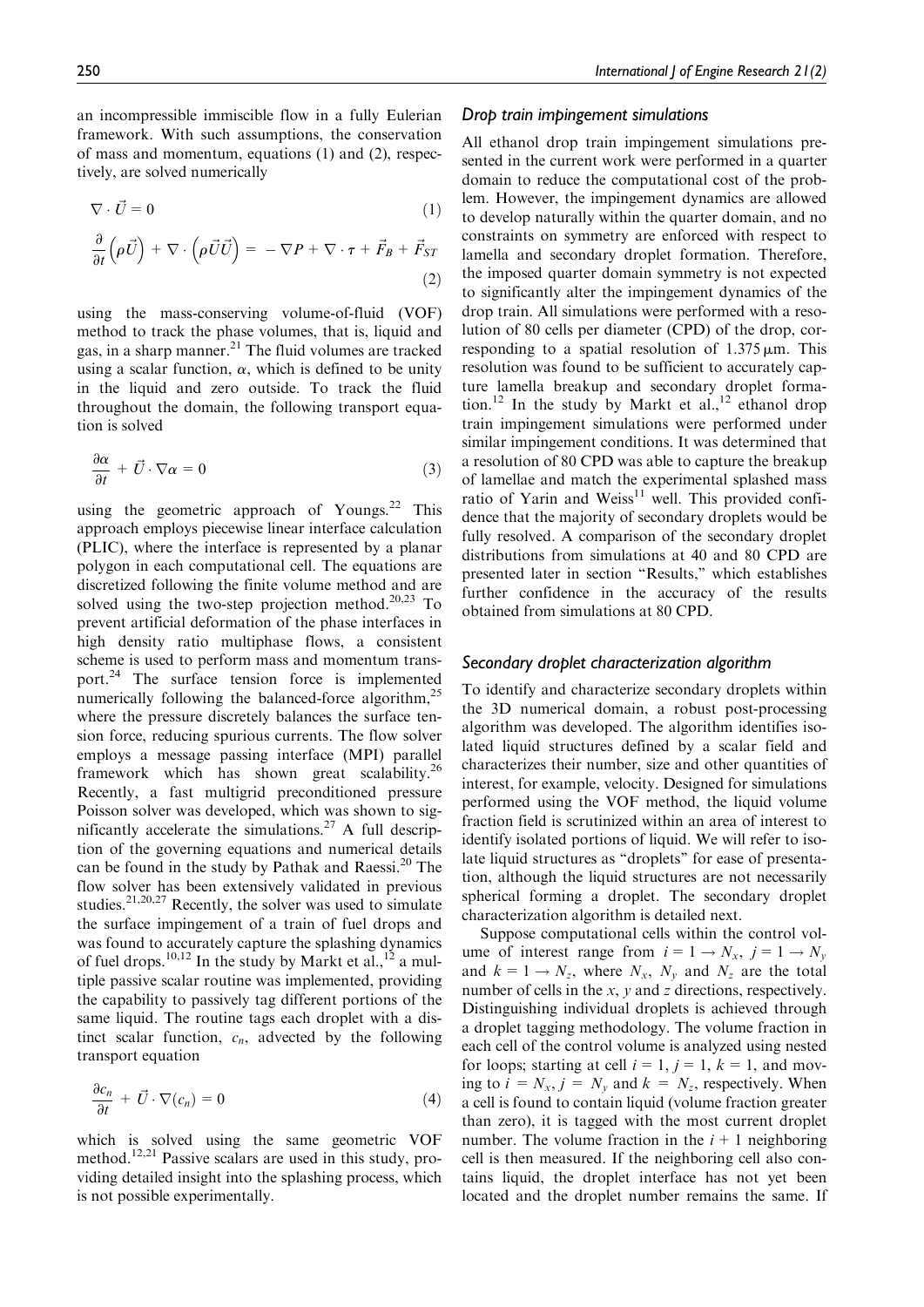the neighboring cell does not contain liquid, the droplet interface has been located and the droplet number is incremented. This ensures that the next secondary droplet will be tagged with a new droplet number. The droplet number is also incremented at the control volume boundary where there are no neighboring  $i + 1$  cells. During the initial droplet numbering phase, each cell is also flagged to identify cells which are located on control volume boundaries. The cells are given a boundary condition (BC) flag as follows

|  | (0; Internal cell or closed boundary                                                                          |
|--|---------------------------------------------------------------------------------------------------------------|
|  | BC flag = $\begin{cases} 1; \text{Single symmetry boundary} \\ 2; \text{Two symmetry boundaries} \end{cases}$ |
|  |                                                                                                               |
|  | $\frac{1}{2}$ ; Open boundary                                                                                 |

This flagging is performed to ensure that secondary droplets are correctly accounted for. Simulations performed in a full domain acquire the following BC flags: secondary droplets in the interior of the control volume, or on a closed boundary (BC flag  $= 0$ ), are counted only once. Any droplet in contact with an open boundary (BC flag  $= 3$ ) is either leaving or entering the control volume and has a compromised volume; therefore, such droplets are not counted. It is not that such droplets are never counted; it is only during the instant when they are entering or leaving the control volume that they are not counted. This is done to ensure the accuracy of the secondary droplet diameter, as such droplets would be characterized as smaller than their actual size. In simulations that exploit the symmetry of the problem and, for example, are performed in a quarter domain, droplets must be counted differently. Any secondary droplet within the interior of the domain  $(BC flag = 0)$  is counted four times. A droplet which is in contact with a symmetry boundary (BC flag  $= 1$ ) will have its volume doubled and is only counted twice. Droplets in contact with two symmetry boundaries (BC flag  $= 2$ ) have their volume multiplied by four and are counted only once. Finally, as with the full domain, any droplets on open boundaries (entering or leaving the control volume) are not counted due to their compromised volume.

After the initial droplet numbering phase, each cell in the control volume has been assigned a BC flag, and any cell containing liquid is tagged with a droplet number. At this point, cells which compose the same secondary droplet will have different droplet numbers, as the initial droplet numbering phase only checks the  $i+1$  neighboring cell to locate the droplet interface and increment the droplet number. To condense the droplet number within each secondary droplet and ensure that every cell has the same droplet number, a series of four condensing stages are used. As shown in Figure 1, the droplet number information is shared between neighboring cells (blue to red) in each condensing stage. Here, only cases for cells which are in the interior of the control volume are shown. Cells which are on one or more control volume boundaries share droplet number information between as little as seven neighboring cells. In stages 1 and 4, the droplet number information in condensed in each xy plane. In stages 2 and 3, the droplet number information is compared with the nine neighboring cells in the  $k - 1$  and  $k + 1$ xy planes, respectively. Condensing droplet numbers in the current  $xy$  plane is performed twice (stages 1 and 4) to ensure that cells on droplet interfaces obtain the correct droplet number. If not performed twice, some interfacial cells for droplets with high curvature do not obtain the correct droplet number. Although compared with neighboring cells in stages 1–3, it is not until stage 3 that the neighboring cells themselves obtain the correct droplet number. Therefore, an additional phase is necessary to properly number the interfacial cells in such scenarios. The pseudocode for the droplet number condensing algorithm is shown below, where the neighboring cells change for each stage. Note the second for loop represents the nested for loops in the  $i$ , j and  $k$ directions, respectively, and is represented as one loop for the sake of brevity.



Figure 1. The four stages used to condense the droplet number within each secondary droplet. Droplet number information is shared from the neighboring cells (blue) to the current cell (red) to ensure that all connected liquid filled cells have the same droplet number.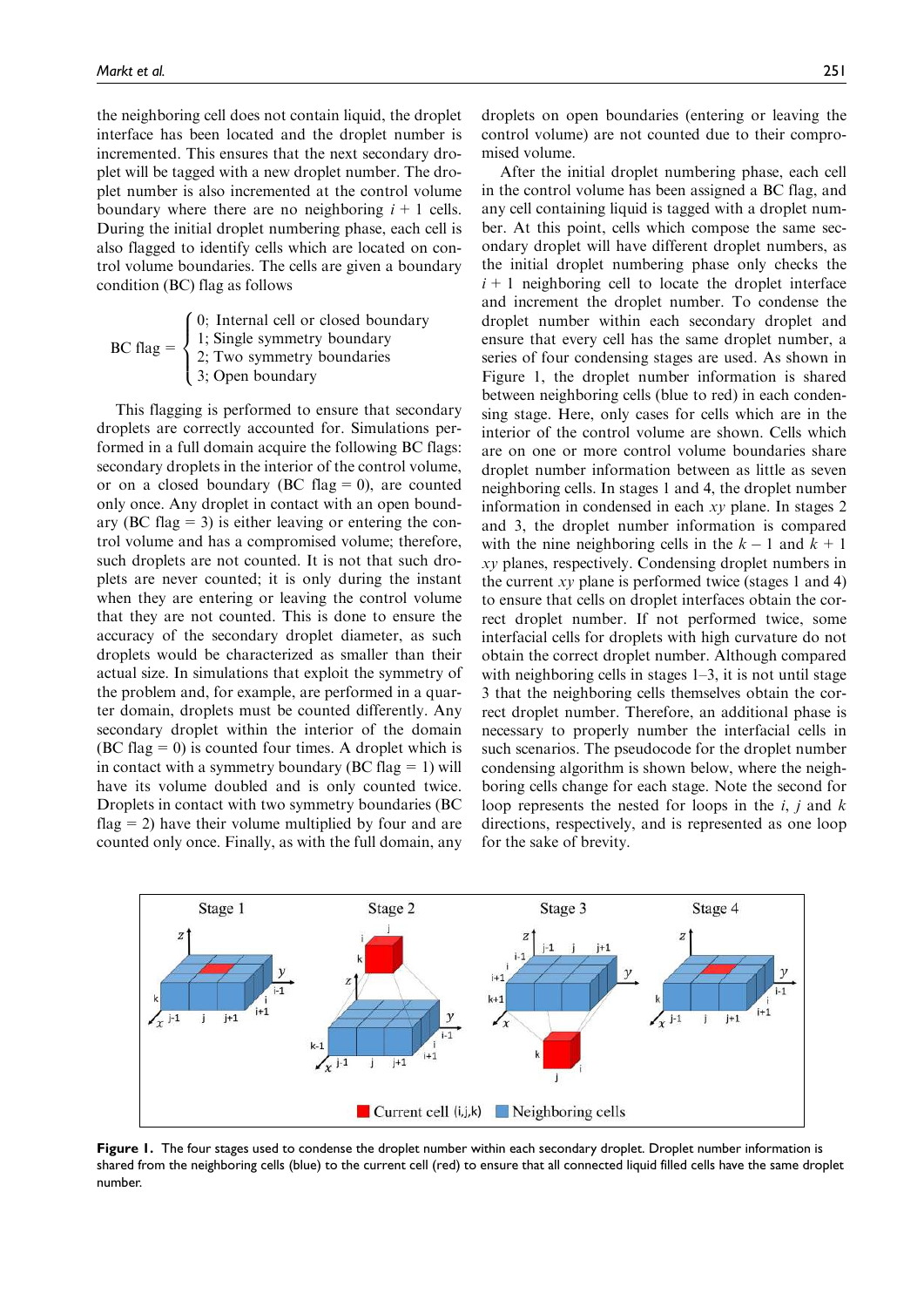

Figure 2. A sample test case used to validate the secondary droplet characterization algorithm: (a) visualized with an isovolume of 0.5 (regular visualization). (b) Visualized with an isovolume of 0.01 to capture the four underresolved droplets used to test the algorithm.

```
for Stages 1 to 4 do
```
**for**  $k = 1$  to  $N_z$ ,  $j = 1$  to  $N_y$ ,  $i = 1$  to  $N_x$  **do** Compare droplet number  $(i, j, k)$  to neighboring droplet numbers. (Neighbors depend on which stage of condensing is being performed: Figure 1) if droplet number  $(i, j, k)$  > neighboring droplet number then droplet number  $(i, j, k)$  = neighboring droplet number end if

```
end for
end for
```
Once the droplet numbers have been condensed, the number of distinct droplets is counted. The volume fractions of all cells which compose a secondary droplet are then summed to determine the ''total volume fraction'' of the secondary droplet. The total volume fraction is then multiplied by the volume of a cell  $(\Delta x \times \Delta y \times \Delta z)$ , which is uniform, to determine the droplet volume. Most secondary droplets are not spherical and therefore do not have a simple way to characterize their diameter without knowing information about the interface orientation (e.g. Sauter Mean Diameter). Thus, using the droplet volume, the equivalent diameter of a spherical droplet with the same volume is calculated as an approximation. The velocity components and magnitude are also calculated for each droplet. To yield accurate droplet velocities, the velocities in interfacial cells are excluded to avoid introducing the gas velocity. The velocity of all internal cells within the droplet is averaged to determine the droplet velocity. Each droplet then acquires the largest BC flag of any of the cells which comprise it, since as the BC flag increases in number, the droplet is counted a lesser number of times.

## **Results**

## *Droplet characterization validation*

Many tests were performed to assess the accuracy of the secondary droplet characterization algorithm and demonstrate its robustness. Here, we will present only one for the sake of brevity. Figure 2 shows a sample test that includes a set of liquid structures with prescribed volume fractions as follows: a droplet with an irrational diameter, two droplets separated by one computational cell, two droplets connected by one computational cell, four under resolved droplets and an angled truncated cylinder (representing ligaments formed during drop impingement). Each geometry had a different velocity prescribed to the interior cells, while all geometries had the same velocity applied to interfacial cells, making it possible to ensure that the interfacial cells were not used in the droplet velocity calculation. Comparing the results with the known prescribed values, the algorithm was found to capture the exact number of droplets, droplet volume, diameter (where applicable) and velocity, demonstrating the robustness of the algorithm for complex geometries.

## *Splashing: stages of secondary droplet formation*

The simulations presented here follow the experimental work of Yarin and Weiss, $11$  where a train of ethanol drops impinges on an initially dry stainless steel surface. Three impingement frequencies were studied in the current work, all with a droplet diameter  $D = 109 \,\mu m$  and an impingement velocity  $V_0 = 10 \text{ m/s}$ . The ethanol properties are  $\rho = 800 \text{ kg/m}^3$ ,  $\sigma = 22.8 \times 10^{-3} \text{ N/m}$ and  $\nu = 1.4975 \times 10^{-6} \text{ m}^2/\text{s}$  and the air properties are  $\rho = 1.226 \text{ kg/m}^3$  and  $\nu = 1.45 \times 10^{-5} \text{ m}^2/\text{s}$ . To ensure that splashing would occur, the impingement conditions were selected to provide nondimensional velocities,  $u$ ,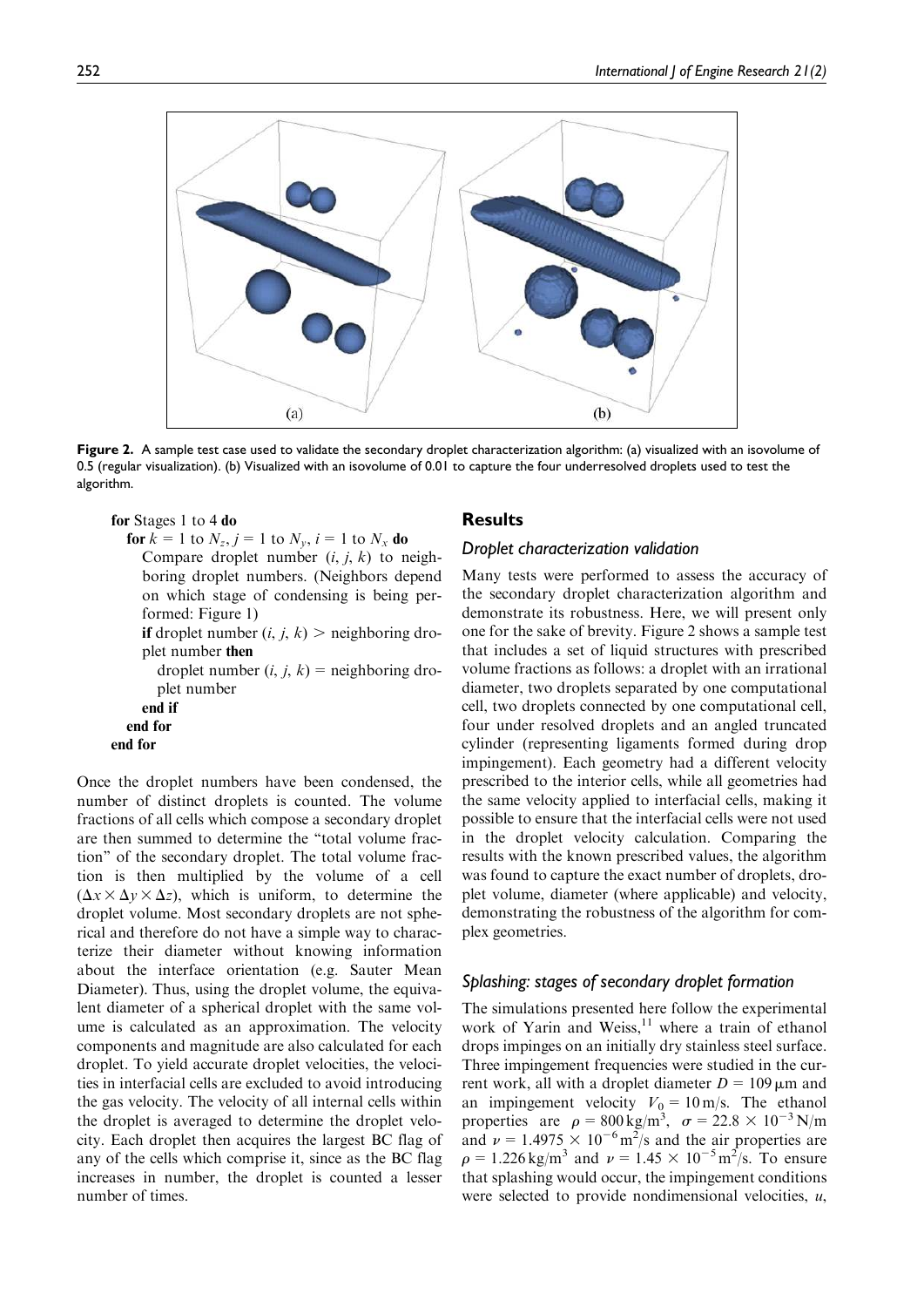

Figure 3. Results from the ethanol drop train impingement simulation at  $u = 22$  at different dimensionless times: (a)  $T = 0.897$ , (b) *T* = 1.552, (c) *T* = 1.896, (d) *T* = 2.345, (e) *T* = 5.379 and (f) *T* = 6.655. The first, second and third drops in the drop train shown in (a– d) are colored yellow, red and green, respectively. (e and f) Lamella fracturing and secondary droplet ejection are shown after the impingement of the sixth (green) and seventh (yellow) drops, respectively.

defined in equation (5), above the experimentally determined splashing threshold  $u = 16-18$ .<sup>11</sup>

$$
u = \frac{V_0}{\left(\sigma/\rho\right)^{1/4} \nu^{1/8} f^{3/8}}\tag{5}
$$

The impingement frequency, f, was the only parameter varied to achieve nondimensional velocities of  $u = 19$ , 22 and 25. Therefore, the Weber and Reynolds numbers at impact are 382 and 7279, respectively, and are the same for all cases. In the study by Yarin and Weiss, $11$  no contact angle was reported due to its negligible role in the short, transient film formation period. In our previous work,<sup>12</sup> ethanol drop train simulations were performed over a wide range of  $u$  under the same impingement conditions as this study; a 90° constant contact angle was used, which was found to have no adverse effects on the splashing threshold or splashed liquid mass; $^{12}$  therefore, the same contact angle was used in this study. The domain size expressed in droplet diameters is  $3.23D \times 3.23D \times 2.83D$  and was selected based on preliminary simulations<sup>12</sup> to ensure that all secondary droplets are captured. To allow secondary droplets to leave the domain after being characterized, all domain boundaries are open to flow except the bottom wall (impingement surface) and two symmetry walls. Each drop is initialized at (0,0,2.26D) with a downward velocity  $(V_0)$  at appropriate times to achieve the desired impingement frequency. All figures showing simulation results are visualized with an isovolume of 0.5 for the VOF scalar field.

To highlight the unparalleled capabilities provided by the passive scalar routine, selected results from the simulation at  $u = 22$  ( $f = 11.50$  kHz) are presented in Figure 3. The results are shown at different dimensionless times, T, defined as  $T = tf$ , where t is the physical time and  $T=0$  corresponds to the impingement of the first drop in the drop train. Dimensionless time is used to allow for comparison between simulations with different impingement frequencies. For all simulations, a dimensionless time (n) will correspond to the impingement of the  $(n + 1)$  drop in the drop train. Note that three repeating colors are used to tag the impinging drops in all simulations: yellow, red and green.

In Figure 3(a), the first drop in the drop train (yellow) has impinged and is receding while the second drop (red) is nearing impingement. The second drop has impinged in Figure 3(b), forming an unstable lamella from which secondary droplets pinch off or eject before fracturing. Figure 3(c) shows the fracturing of the unstable lamella from the second drop impingement. Note the secondary droplets are mostly composed of the film established by the first drop (yellow), while only a small portion of the secondary droplets are composed of the second drop (red). At this time, the third drop (green) is moving toward the liquid film. After the impingement of the third drop in Figure 3(d),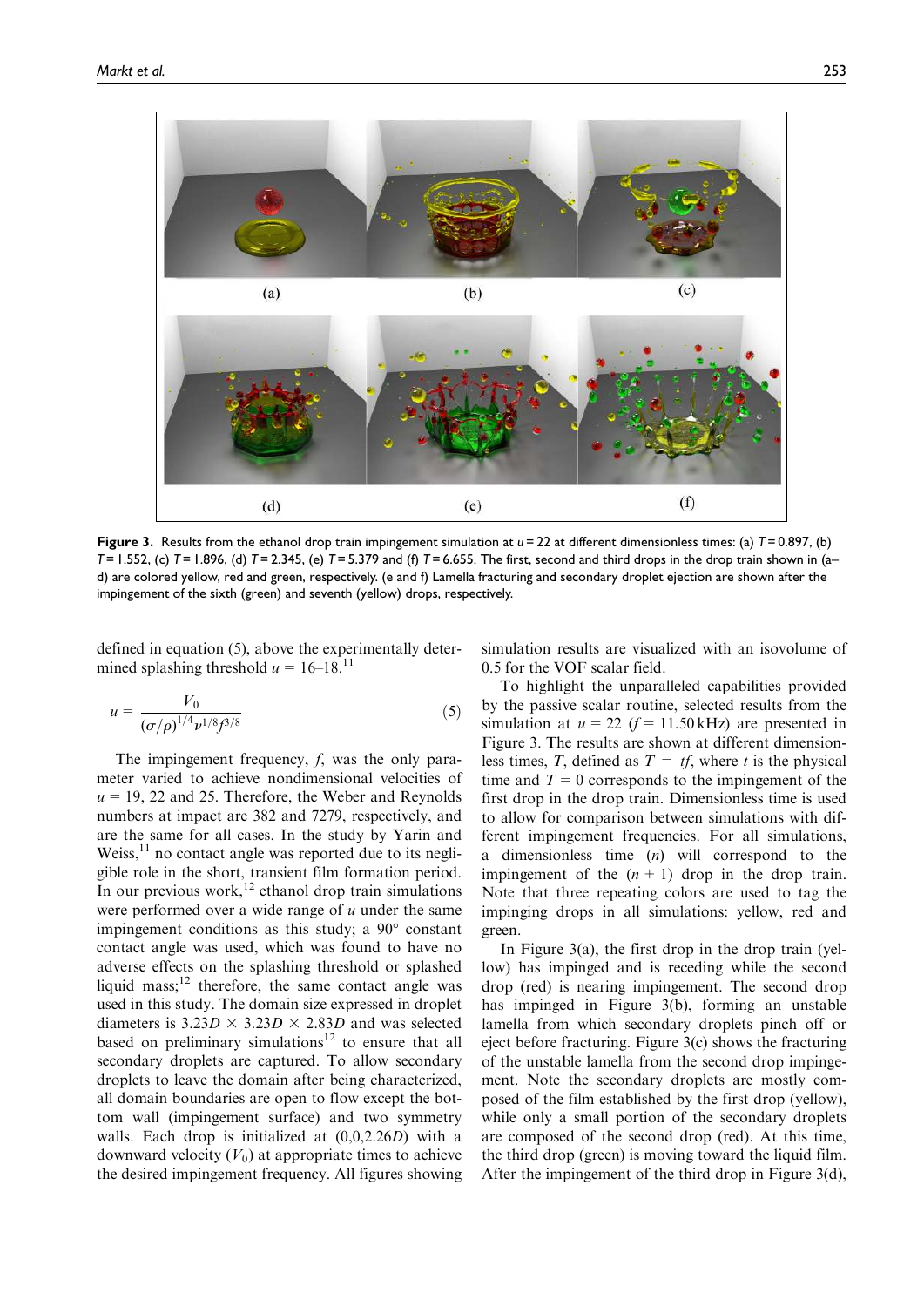

Figure 4. Results from the ethanol drop train impingement simulations at (a) *u* = 19, *T* = 2.588, (b) *u* = 22, *T* = 6.276 and (c) *u* = 25, *T* = 8.202. The dimensionless times were selected only to highlight exemplary lamella formation. In all simulations lamella instability leads to secondary droplet ejection, classifying the impingement outcome as splashing.

a lamella and cusps form which are composed of the liquid from all three drops. This lamella will eventually eject secondary droplets which are composed of all three drops. In Figure 3(e), after the impingement of the sixth drop, (green) a fracturing lamella is seen, composed of drops five (red) and six. The cusps at the top of the lamella are beginning to eject secondary droplets composed of the fifth drop, while secondary drops from the fourth drop (yellow) can still be seen in the domain. Finally, in Figure 3(f), after the impingement of the seventh drop (yellow), ligaments form after the lamella fractures, extending from the film to the cusps. The ligaments eventually break up into secondary droplets. As shown in Figure 3, the passive scalar routine provides the ability to track the liquid from each drop as it is splashed, yielding information on the composition of the secondary droplets. Such analysis is nearly unobtainable experimentally, as diffusive effects may compromise the ability to sharply track the liquid from each drop of the drop train. This information is necessary for Lagrangian solvers. Currently, those solvers consider secondary droplets solely composed of the impinging drop, but here we see that the secondary droplets are mainly composed of the already accumulated liquid film. Although the impinging drop and the film are composed of the same liquid, their properties may significantly differ. Under engine-like conditions, heat transfer between the liquid film and piston may change the thermophysical properties of the film. Therefore, it is important to identify the composition of splashed mass to correctly assign liquid properties and improve predictability of the evaporation of secondary droplets.

All drop train impingement simulations performed in the current work exhibit splashing, where lamella instability leads to cusp formation and secondary droplet ejection, consistent with the splashing definition and threshold of Yarin and Weiss.<sup>11</sup> In all simulations, splashing occurs after the impingement of the second, and all subsequent drops. In Figure 4(a)–(c), lamella instability and secondary droplet formation are shown for the drop train impingements at  $u=19$  $(f= 16.92 \text{ kHz})$ , 22  $(f= 11.50 \text{ kHz})$  and 25  $(f= 8.14 \text{ kHz})$ , respectively.

Focusing on the impingement at  $u = 22$ , three distinct phases of secondary droplet ejection are seen. In Figure 5, the sixth drop (green) has just impinged and the unstable lamella ejects secondary droplets. Figure 5(a)–(c) shows multiple stages of droplet ejection during the impingement of the same drop at dimensionless times of  $T = 5.172$ , 5.517 and 5.862, respectively. In each image, an example of the secondary droplet ejection is circled in black. The lamella instability in Figure 5(a) causes the first phase of secondary droplet formation, where small droplets are ejected from the cusps. As the lamella fractures in Figure 5(b), ligaments are formed which eject large secondary droplets from jets at the top of the ligaments, marking the second phase of droplet ejection. Finally, in Figure 5(c) the third phase of secondary droplet ejection is present, where the ligaments break up into multiple secondary droplets of varying sizes. At this time, the seventh impinging drop (yellow) is seen in the domain, moving toward the liquid film before impingement. Using the passive scalars, additional insight into the impingement process is gained. With this unique capability, it was determined that the secondary droplets formed in the first two phases of droplet ejection are composed of the previously impinged drop or the film liquid, and not of the impinging drop. A more detailed description of the drop train impingement process and the splashed mass composition can be found in the study by Markt et al., $^{12}$  where it was determined that at pseudo-steady state 93% of the splashed liquid mass during each impingement is composed of the previously impinged drop. Consistent with this finding, the droplets in Figure 5(a) and (b) are composed of the fifth impinged drop (red), not the currently impinging sixth drop (green). The ligaments shown in Figure 5(b) are composed of both the red and green drop liquids. The upper portion of the ligament is red, while the lower portion is composed of the green drop which has just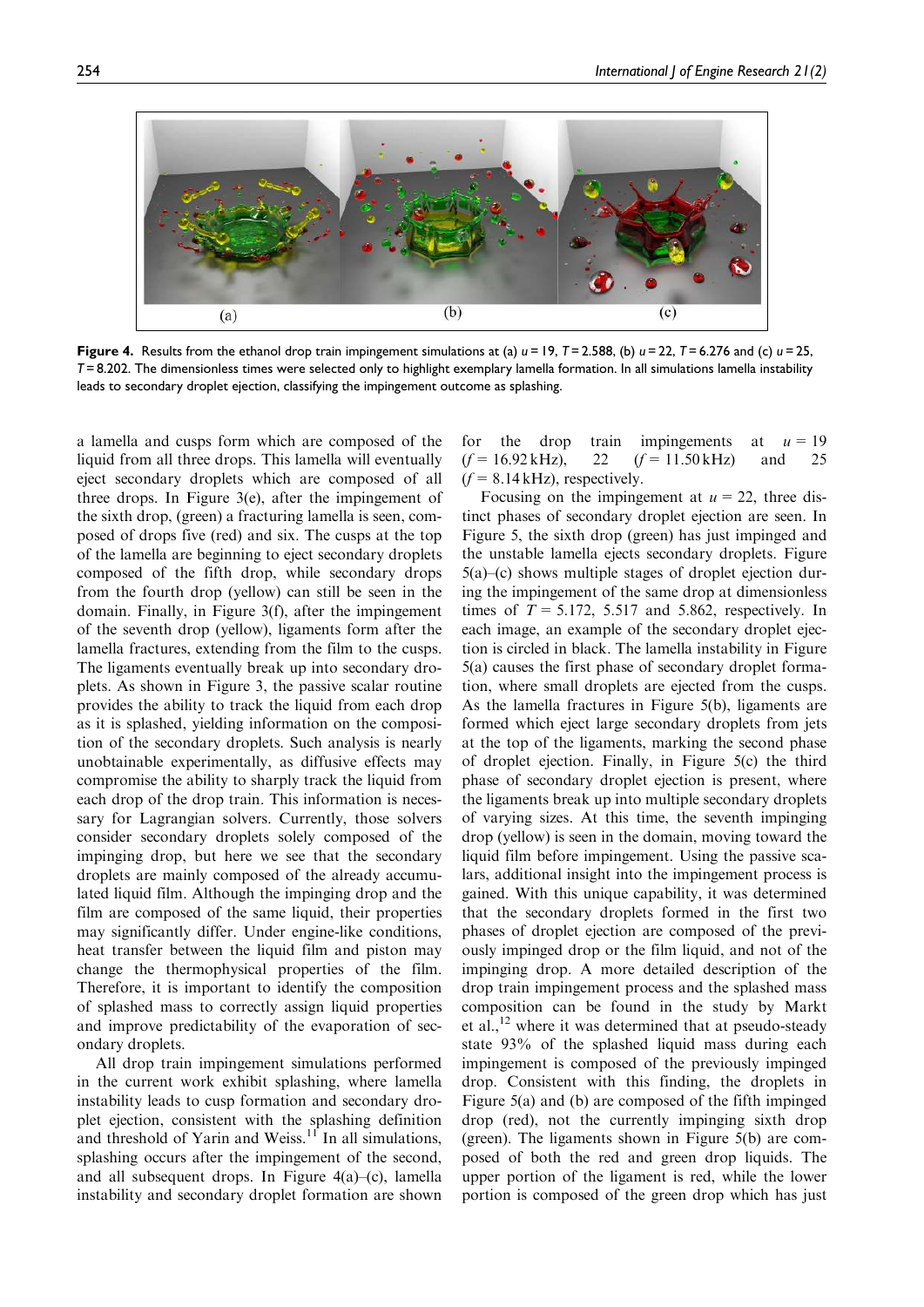

Figure 5. Results from the ethanol drop train impingement at  $u = 22$  for three dimensionless times: (a) first phase of secondary droplet ejection where small droplets are ejected from lamella cusps (T=5.172). (b) Second phase of droplet ejection after the formation of ligaments at cusp locations (*T* = 5.517). Larger secondary droplets are ejected from jets at the top of the ligaments. (c) Third phase of droplet ejection when the ligaments fracture into droplets of many sizes (*T* = 5.862). Note the large yellow drop is the seventh drop of the drop train moving toward the surface before impinging.

impinged. It is not until the third stage of secondary droplet formation that the liquid from the impinging drop is splashed.

## *Temporal evolution of secondary droplets*

We will now present the temporal evolution of secondary droplets for the impingement at  $u = 22$ . In the current post-processing, liquid is considered splashed only after impinging and crossing a ''splashing threshold height," which is used to distinguish between deposited and splashed liquid mass at any time during the impingement process. The splashing threshold height used in this study is 70  $\mu$ m and was taken from Markt et al.<sup>12</sup> It was shown that the use of the splashing threshold height does not alter the calculation of splashed liquid mass or secondary droplets.<sup>12</sup> Therefore, the ''splashed control volume," in which the secondary droplets are quantified, is the full numerical domain above the splashing threshold height  $(70 \,\mathrm{\upmu m})$ .

Quantitative details of secondary droplet formation are acquired by characterizing the temporal evolution of secondary droplets throughout the impingement process. In Figure 6, the number of secondary droplets and the percent of total secondary droplet volume, which is currently in the domain, are shown at dimensionless times  $T = 5.172$ , 5.517 and 5.862 for  $u = 22$ . Note the dimensionless times correspond with the images shown in Figure 5(a)–(c), respectively. The results are shown in terms of dimensionless diameter,  $d/D$ , where d is the secondary droplet diameter. The bin size of the histograms is  $\Delta x$ , or, D/80. At T = 5.172, there are many small secondary droplets in the range  $d/D = 0.0063$ – 0.044, which are composed of the droplets from the first phase of droplet ejection, shown in Figure 5(a), and from the previously impinged fifth droplet (yellow). Although the majority of droplets are within this size range, they represent a negligible portion of the total secondary droplet volume. The majority of the secondary droplet volume is represented by 30 droplets in the



Figure 6. Temporal variation in the number of secondary droplets and percent of total secondary droplet volume as a function of dimensionless diameter, *d*/*D*, for the drop train impingement at *u* = 22. Dimensionless times of (a) *T* = 5.172, (b) 5.517 and (c) 5.862 correspond to the results shown in Figure 5(a)–(c), respectively.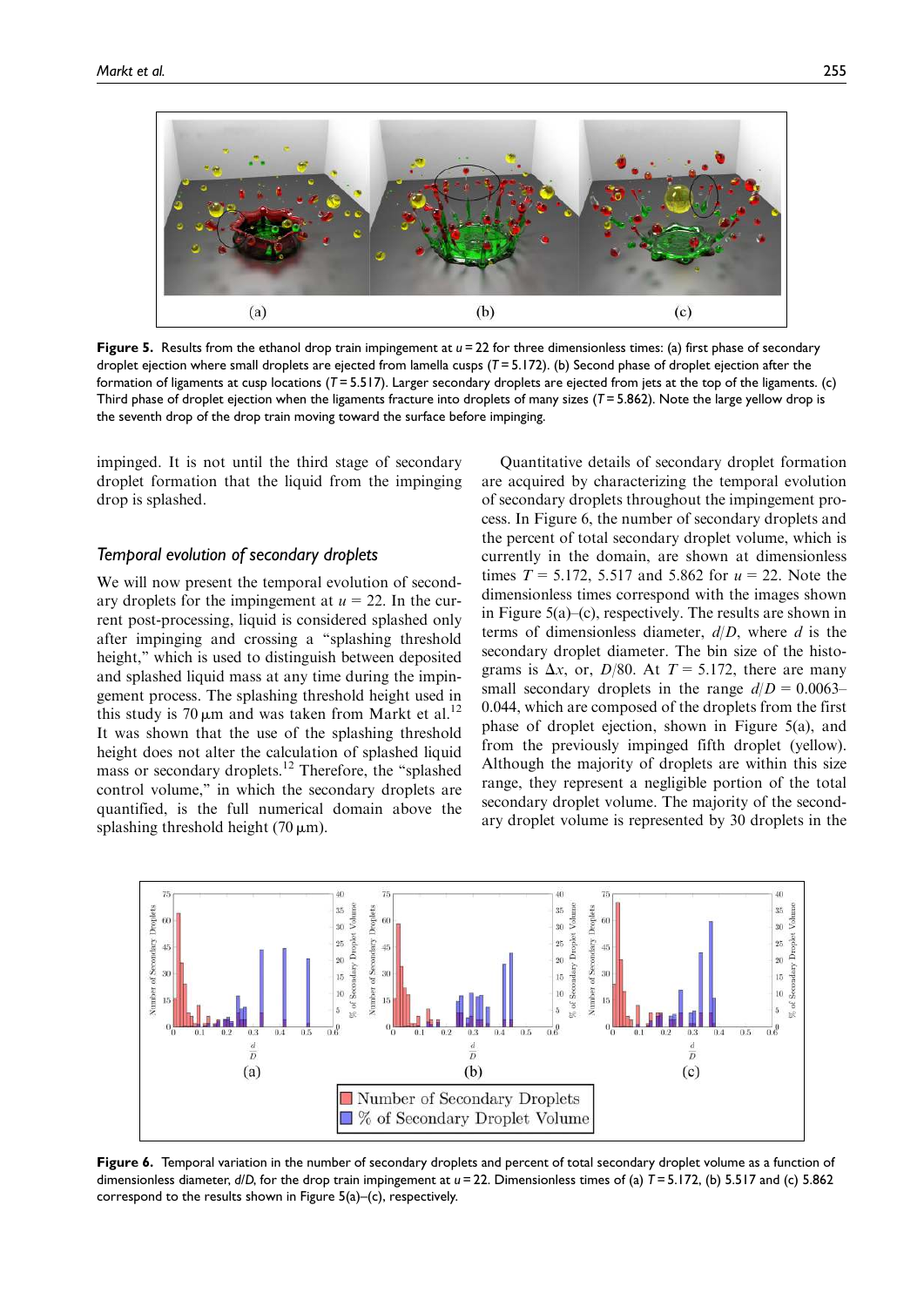$(b)$  $(a)$  $(c)$  $(d)$  $(e)$  $(f)$ 

Figure 7. Simulation results for the ethanol drop train impingement case at *u* = 22. Results are shown after the impingement of the third through eight drops, respectively: (a)  $T = 2.9$ , (b)  $T = 3.9$ , (c)  $T = 4.9$ , (d)  $T = 5.9$ , (e)  $T = 6.9$  and (f)  $T = 7.9$ . Note the similarity in secondary droplet distributions in (c–f), which indicate pseudo-steady state dynamics have been reached, while in (a) and (b) the early transient impingement dynamics are present resulting in a different secondary droplet distribution.

size ranges  $d/D = 0.24-0.27, 0.33, 0.42$  and 0.51. The large droplets at this time  $(d/D = 0.33, 0.42 \text{ and } 0.51)$ are due to the unfractured lamella rim. At this time, the lamella rim is mostly intact and is characterized as large secondary droplets. A short time later at  $T = 5.517$ , the number of small secondary droplets  $(d/D = 0.0064-$ 0.044) has decreased due to the secondary droplets from the previous impingement leaving the domain. At the same time, an increase in the number of droplets of size  $d/D = 0.1-0.45$  is caused by the droplets ejected from the ligaments (second droplet ejection phase), shown in Figure 5(b). With the lamella now fractured into ligaments, the majority of the secondary droplet volume is no longer represented by the lamella rim, but instead by droplets of size  $d/D = 0.25-0.45$ . Finally, after the third phase of droplet ejection at  $T = 5.862$ , an increase in the number of small secondary droplets is seen. Here, the maximum number of secondary droplets is present due to ligament breakup, with 238 secondary droplets currently in the domain. An increase in the secondary droplets of size  $d/D = 0.15$ –0.4 is also seen, which represents the majority of the secondary droplet volume. More specifically, 66% of the secondary droplet volume is represented by 24 droplets, with 8 droplets of sizes  $d/$  $D = 0.26$ , 0.33 and 0.37.

## *Secondary droplet variation: drop-to-drop comparison*

Instantaneous secondary droplet distributions were also quantified for the impingement of specific drops within the drop train. In the previous section, the instantaneous secondary droplet distributions were presented within a short time scale for the impingement of a single drop (drop 6 in the drop train), providing details on the phases of secondary droplet formation. In contrast, the following analysis shows the variation in secondary droplets produced from subsequent impingements. Secondary droplet distributions are presented for the impingement of drops 3 to 8 for the simulation at  $u = 22$ . Results are shown in Figure 7 at the same dimensionless time  $(T)$  after each impingement to directly compare the splashing dynamics of each subsequent impingement. The distributions correspond to times after final stage of secondary droplet formation (ligament breakup) for each drop. From a qualitative comparison, the similarity in secondary droplets at  $T = 4.9, 5.9, 6.9$  and 7.9 is readily apparent. In Figure 7(c)–(f), a large number of small and mediumsized secondary droplets are seen in the domain with similar spatial distribution and apparent velocity angle. This is in contrast to Figure 7(a) and (b), in which a smaller number of large secondary droplets are seen with a much different spatial distribution. Here, the secondary droplets are concentrated above the impingement point suggesting the velocity angle with respect to the surface is much greater. Larger drops are also shown in Figure 7(a) and (b) due to coalescence of drops from the previous impingements. The results presented in Figure 7 suggest that the impingement dynamics may be considered pseudo-steady state after the impingement of the fifth drop ( $T = 4.9$ ) in the drop train. Differences in the instantaneous film momentum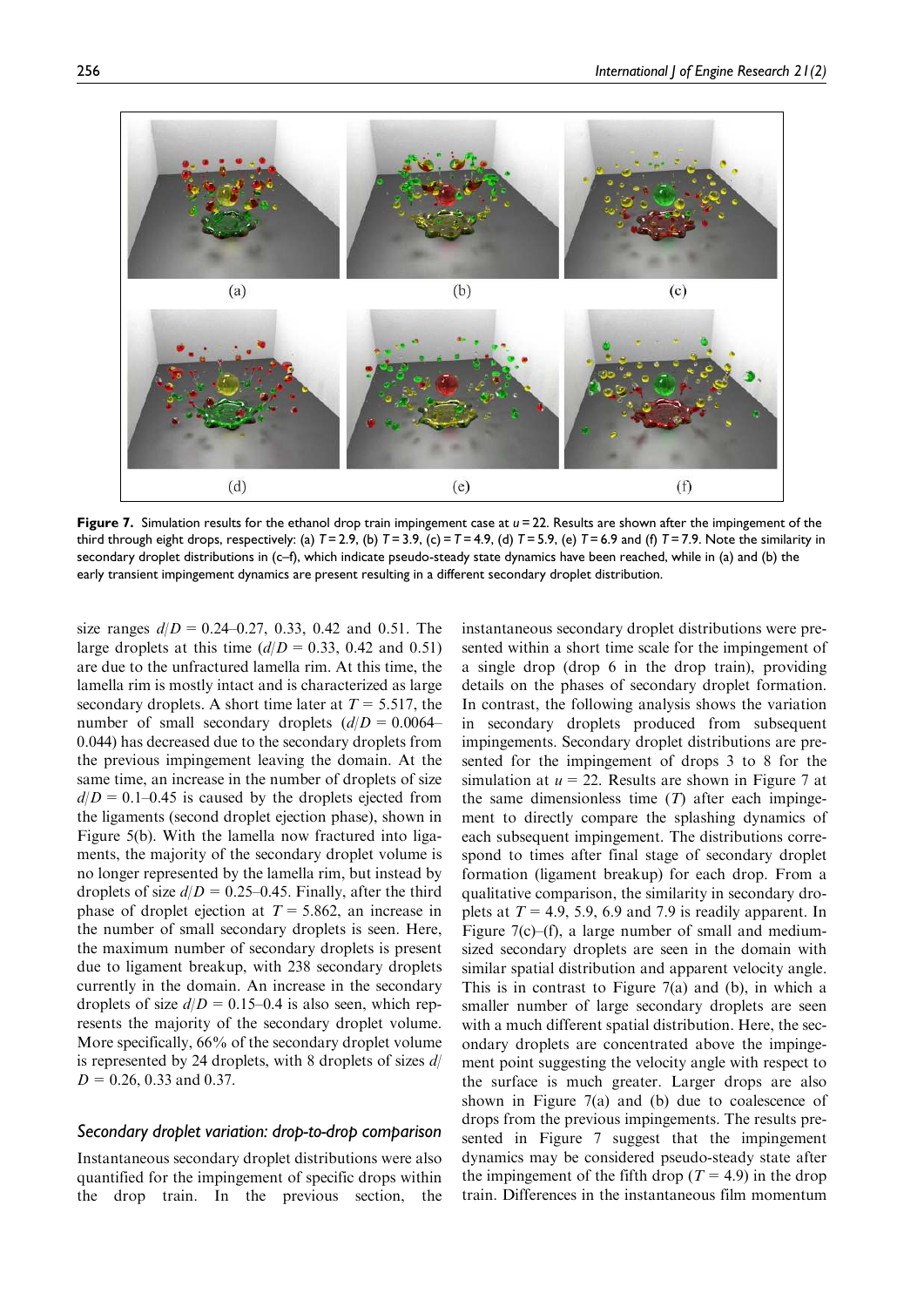

Figure 8. Instantaneous secondary droplet distributions from the ethanol drop train simulation at  $u = 22$ . Distributions are presented at dimensionless times of: (a) *T* = 2.9, (b) *T* = 3.9, (c) *T* = 4.9, (d) *T* = 5.9, (e) *T* = 6.9 and (f) *T* = 7.9 corresponding to the simulation results presented in Figure 7(a)–(f).

at the time of impingement and interaction with previously formed secondary droplets may cause slight differences in local secondary droplet numbers. Although the exact number of secondary droplets may be different, the same size droplets are expected once pseudosteady state dynamics are present.

To quantitatively confirm that pseudo-steady state splashing dynamics are present, the instantaneous secondary droplet distributions are compared as shown in Figure 8(a)–(f) at the same dimensionless times as Figure  $7(a)$ –(f). Comparing the distributions in Figure  $8(c)$ –(f), which correspond to drops 5–8, similarities in the representation of secondary droplet volume are seen. For these four impingements, the majority of secondary droplet volume is composed of droplets of diameter  $d/D \approx 0.25$ , 0.31 and 0.4. The distributions from drops 5 and 7 (Figure 8(c) and (e)) have nearly identical secondary droplet distributions showing the consistency of the impingement dynamics. The secondary droplets formed from the sixth and eighth drop impingements (Figure 8(d) and (f)) have slightly different distributions. In Figure 8(d), a large portion of the secondary droplet volume is of size  $d/D = 0.31$ . This is due to a greater number of drops formed from the third stage of droplet formation, ligament breakup, which is also evident in Figure 7(d), as large elongated drops, formed from the ligament breakup, are seen. A similar phenomenon is observed after the impingement of the eighth drop. Although these ligament structures slightly alter the exact distribution of secondary droplets, impingements 5–8 yield the same size ranges of secondary droplets. The difference between the transient and pseudo-steady state splashing dynamics is clear when comparing the distributions from drops 5 to 8 with drops 3 and 4. When comparing the secondary droplet distributions in Figure 8(a) and (b), no clear trend is seen. The impingement of the third drop produces a wide range of secondary droplets and large drops which are not seen in the pseudo-steady state impingement. After the impingement of the fourth drop (Figure 7(b)), there is a narrower range of secondary droplets with a large portion of the mass represented by larger drops, as shown in Figure 8(b). The large drops are due to coalescence of drops from previous impingements, a phenomenon which is not seen during the pseudo-steady state impingements. The qualitative and quantitative analyses, presented in Figures 7 and 8, show the distinction between transient and pseudo-steady state secondary droplet formation.

# *Effects of grid resolution and bin size on secondary droplets*

To assess the effect of grid resolution on the formation of secondary droplets, a drop train impingement simulation at  $u = 22$  was performed at 40 CPD. A 160 CPD simulation was not performed due to its significantly high runtime, hence a proper grid convergence analysis was not possible. The secondary droplet distributions from both the 40 and 80 CPD simulations are shown in Figure 9, with two bin sizes to provide insight into the effects of bin size on the secondary droplet distribution.

In both simulations, the distribution secondary droplet volume (Figure 9(b) and (d)) is quite similar, showing only a slight dependence on grid resolution. As the bin size is reduced, peaks in the percent secondary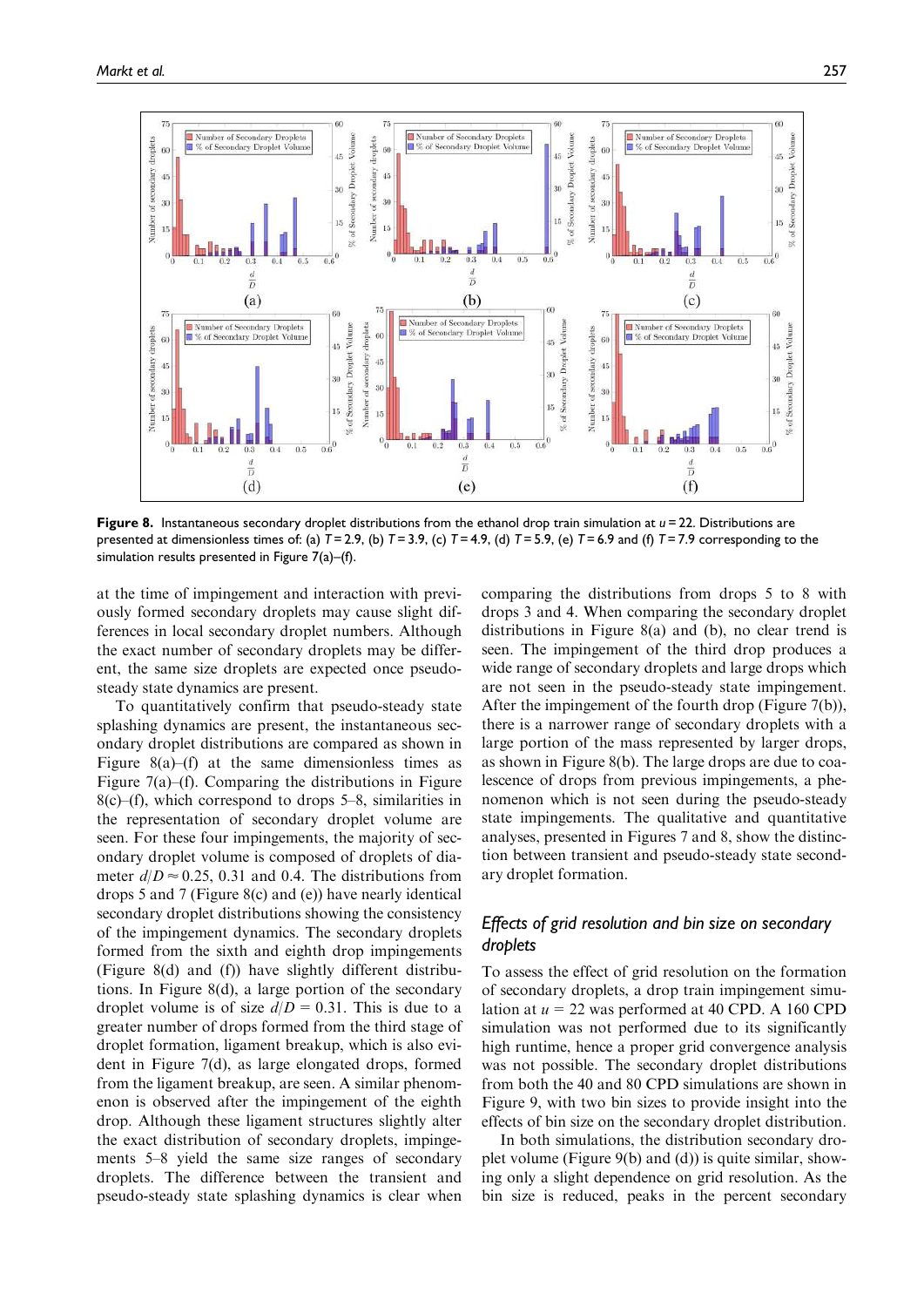

Figure 9. Secondary droplet distributions for the drop train impingement at  $u = 22$  with a bin size of 2.75  $\mu$ m (top row) and a bin size of 1.375 µm (bottom row). In each subfigure, results from the simulation at 40 CPD (blue) and 80 CPD (red) are compared.

droplet volume become more clear and distinct. When comparing the number of secondary droplets (Figure 9(a) and (c)), the simulation at 40 CPD contains fewer secondary droplets in the size range of  $d/D = 0.0125-$ 0.0375. Although a smaller number of secondary droplets is observed, the trend in the number of secondary droplets is the same in both simulations. The majority of secondary droplets are of size  $d/D < 0.0631$  with much fewer large drops up to size  $d/D \approx 0.6$ . The similarity of the distributions in Figure 9(a) and (c) shows that the number of secondary droplets is not significantly affected by bin size. This analysis provides confidence that the small secondary droplets are not formed due to numerical diffusion. Although a complete convergence analysis was not performed, the results show a trend toward convergence. The similarity in the secondary droplet distributions of both simulations coupled with the ability to accurately predict the splashed mass ratio<sup>12</sup> suggests that a resolution of 80 CPD is sufficient to capture secondary droplet formation.

## *Time-averaged secondary droplet characterization*

We will now present the time-averaged secondary droplet distributions for all three droplet train impingements. The results are averaged for the impingement of 11 drops, at which point pseudo-steady state impingement dynamics are present, following the conclusion of the transient film formation period. In each simulation, the first impinging drop is deposited with no splashing; therefore, the results represent the splashing of 10 drops. Due to the difference in impingement frequency each simulation has a different physical end time (longer for higher  $u$ ), but all results have a similar dimensionless end time  $(T)$ , which ensures that the secondary droplets from the tenth splashing drop are captured. The time-averaged secondary droplet characterization results for the impingements at  $u = 19$ , 22 and 25 are shown in Figure 10(a), (c) and (d), respectively. Again, the bin size is  $\Delta x$ , or,  $D/80$ . Comparing the time-averaged secondary droplet distributions, the number of ejected secondary droplets increases as the dimensionless velocity increases, until the impingement at  $u = 25$ . At  $u = 25$ , the relatively long time between subsequent drop impingements allows the film to recede and strongly interact with the impinging drop, producing a lesser number of smaller droplets compared to the other two cases. This also alters the timeaveraged droplet number calculation since there are times when most secondary droplets have left the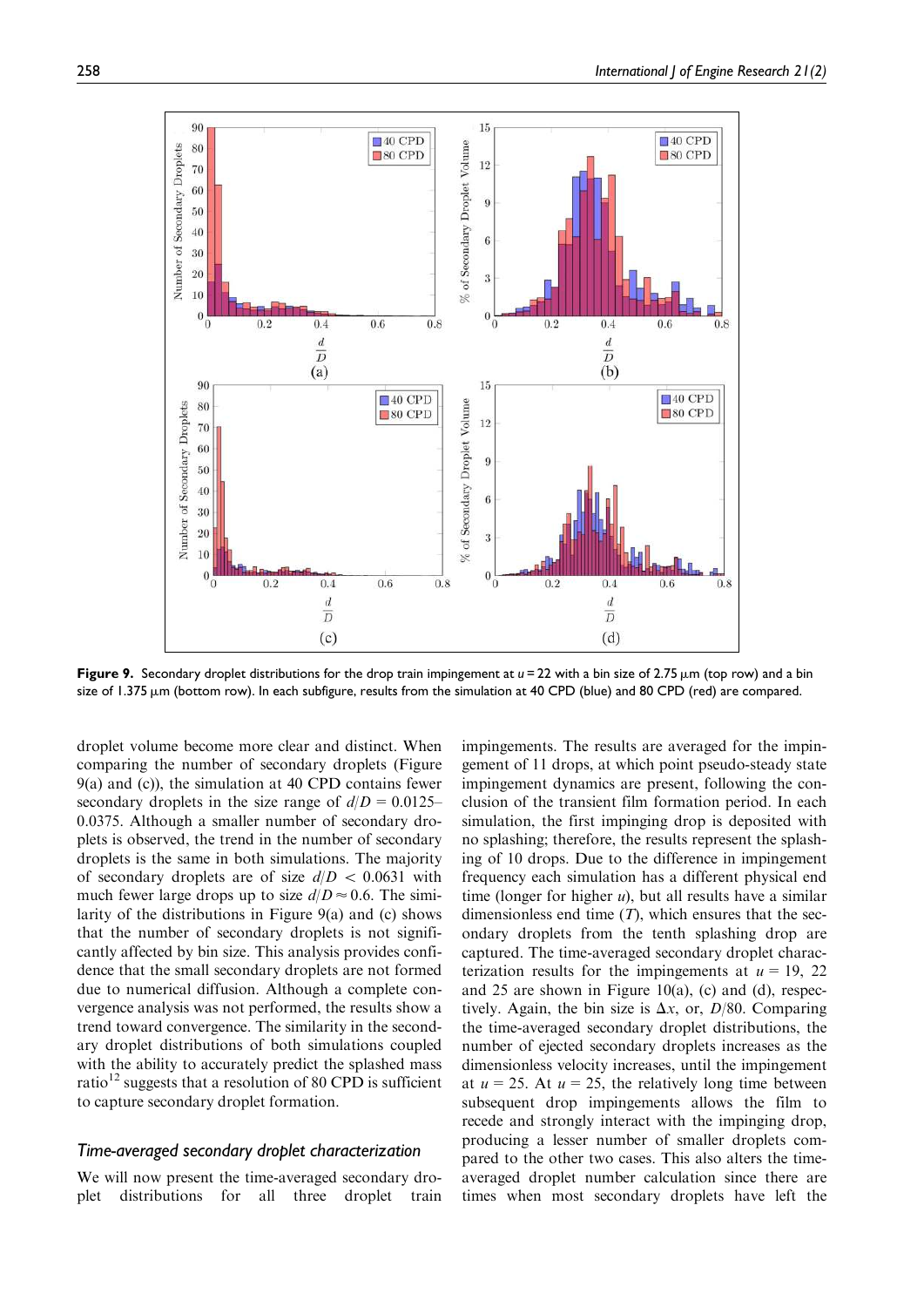

Figure 10. Time-averaged number of secondary droplets and percent of secondary droplet volume as a function of *d*/*D* for (a) *u* = 19, with the inlay showing the large secondary droplets responsible for the peak in the percent of secondary droplet volume at *d*/ *D* = 0.49, (b) percent of secondary droplet volume at *u* = 19, excluding the large secondary droplets seen in (a), (c) *u* = 22 and (d)  $u = 25$ 

domain before the splashing of the next drop, thus reducing the time-averaged number of droplets. Consistent with the instantaneous secondary droplet distributions shown in Figure 6, the largest number of droplets is within  $d/D = 0.0063{\text -}0.056$  for all simulations, but this droplet size has a negligible contribution to the volume of secondary droplets. In the Lagrangian–Eulerian simulations using an SWI model, the evaporation time and fuel air mixing are generally quantities of interest. Such quantities may not be accurately predicted if one solely relies on the number of secondary droplets. Therefore, the percent of secondary droplet volume may be used in an improved SWI submodel to intelligently select the most dominant secondary droplet sizes.

Also consistent with the results of Yarin and Weiss, $^{11}$  there are a greater number of larger droplets as u increases. At  $u = 19$ , there are large peaks in the percent of secondary droplet volume at  $d/D = 0.38$ – 0.49, as shown in Figure 10(a). These large peaks are due to eight large secondary droplets, shown in Figures 10(a) and 4(a), which eventually coalesce into four large droplets. These drops move very slowly, residing in the domain until the impingement of the seventh drop. The small velocity of these droplets is presented later in Figure 12(a). If the mass of these slowly moving, large secondary droplets, not representative of the majority of impingements, is excluded, then the distribution in the percent of secondary droplet volume, as shown in Figure 10(b), becomes more clear. Now, at  $u = 19$ , the majority of the secondary droplet volume is composed of droplets of size  $d/D = 0.1–0.2$ , with a second peak at 0.35. The peak at  $d/D = 0.35$  is due to the intact lamella rim before it fractures, the same phenomenon explained in the temporal evolution of secondary droplets for the impingement at  $u = 22$  (Figure 6). As shown in Figure 10(c) at  $u = 22$ , the majority of the secondary droplet volume is represented by droplets of size  $d/D = 0.2{\text -}0.425$ . That shifts to  $d/D = 0.3{\text -}0.6$ when the nondimensional velocity is increased to  $u = 25$ , as shown in Figure 10(d). Similar secondary droplet results at comparable nondimensional velocities were presented in the study by Yarin and Weiss.<sup>11</sup> The same trends in secondary droplet characterizations are seen in this study as in the study by Yarin and Weiss;<sup>11</sup> however, no direct comparisons are made due to the difference in the analysis domains. The analysis domain in this study is centered at the impingement point, capturing the secondary droplets formed at short length  $(< 0.24$  mm) and temporal  $(3 \mu s)$  scales at the moment of impingement. In the study by Yarin and Weiss, $^{11}$ however, the sample volume was located 1 mm from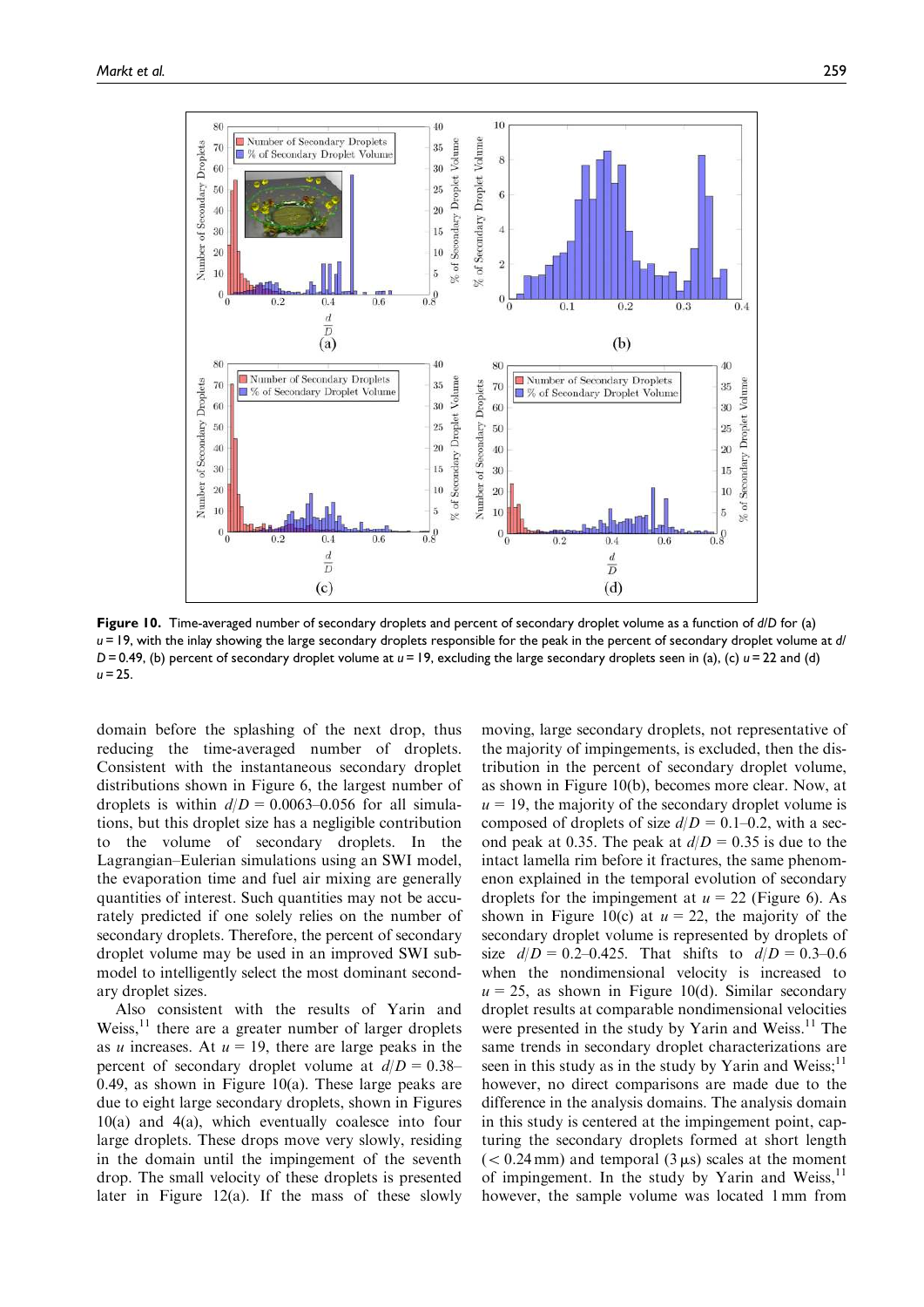

Figure 11. Probability density functions of secondary droplet diameter for the ethanol drop train simulations at *u* = 19, 22 and 25 compared to the prediction from the model of Stanton and Rutland.<sup>16</sup> The bin size is equal to the grid size (1.375  $\mu$ m).

the impingement point, and the results were extrapolated to determine the total ejected droplets from the impingement.

The secondary droplet distributions presented in Figure 10 were modified to show the probability density functions (PDFs) of secondary droplet diameter in Figure 11. In addition, the PDFs from the simulation results are compared to the PDF proposed by Stanton and Rutland, $16$  which is based on the nondimensional velocity  $(u)$  proposed by Yarin and Weiss.<sup>11</sup> In Figure 11, the similarity in the PDFs for all three simulations is apparent, favoring smaller secondary droplets of size  $d/D = 0.01875$ . Comparing the results to the model of Stanton and Rutland, $16$  it is clear the model tends toward larger secondary droplets, predicting most droplets will be of size  $d/D = 0.1658$ . Furthermore, the simulation results show that the secondary droplet distributions are dependent on the impingement frequency. That dependence is absent in the model of Stanton and Rutland.<sup>16</sup> This analysis suggests that improvements can be made to the secondary droplet size predictions in current SWI sub-models through the use of highly resolved simulations such as the ones presented in the current work.

## *Velocity characterization of secondary droplets*

The secondary droplet velocities were also characterized to obtain the maximum and time-averaged velocity magnitude, which are presented in Figure  $12(a)$ –(c) for the simulations at  $u = 19$ , 22 and 25, respectively. In Figure 12(b) and (c), we see very similar trends for both the maximum and time-averaged velocity at  $u = 22$  and 25. In both cases, the maximum velocity decreases with increasing droplet size. The maximum velocity of any

droplet is approximately 1.1 $V_0$  and 1.4 $V_0$  for  $u=22$ and 25, respectively. In both cases, the average velocity is fairly independent of droplet size and is approximately  $0.33V_0$ . The secondary droplet velocities at  $u = 19$ , shown in Figure 12(a), do not follow the same trend; the maximum velocity is constant at approximately  $0.9V_0$ , excluding the large outlying peak near  $1.8V_0$ , and the average velocity is constant at about 0.6 $V_0$ , until sharply dropping to 0.2 $V_0$  at  $d/D = 0.38$ . From  $d/D = 0.39$  and greater, the droplet velocity is approximately  $0.2V_0$ . This velocity is associated with the large secondary droplets (Figure 10(a), inlay) formed during the second drop impingement, as described earlier.

In Figure 12(d), the average velocity angle with respect to the surface  $(\theta)$  of all secondary droplets is reported as a function of dimensionless time. At  $u = 19$ and 25, a similar trend is seen, but the velocity angle is less than that of  $u = 22$ . The fluctuations in velocity angle during the transient film formation period may be attributed to strong interactions with the developing film. At  $u = 25$ , with sufficient time for the film to recede, the impinging drop strongly interacts with the liquid film causing huge variation in velocity angle. Once the film has formed and pseudo-steady state dynamics are present (after the impingement of the seventh drop  $T > 6$ ), the film thickness for all simulations is approximately  $4.0-5.5 \mu m$ . As previously shown with instantaneous secondary droplet distributions, during the pseudo-steady state impingement regime there is still the possibility for variation in local quantities due to the film shape and momentum at the time of impingement. This leads to the large range of velocity angle shown in Figure 12(d). This effect is also highly dependent on the instantaneous secondary droplet distribution. At certain times during the impingement, there may be droplets with a velocity which may not be representative of the majority of secondary droplets formed during splashing. As secondary droplets interact and coalesce, their velocity may deviate from the expected value. When the number of droplets in the domain becomes small, it is possible for such droplets to dominate the average velocity angle, further contributing to the variation in velocity angle seen in Figure 12(d). Once pseudo-steady state impingement dynamics are achieved, the velocity angle becomes more consistent and is in the  $25^{\circ} - 40^{\circ}$  range, which can be compared with the findings of the study by Fredorchenko and Wang.<sup>28</sup> In their work, an expression for crown angle was derived as  $\cos \theta = 1 - 4H^*$ , where  $H^* = h/D$ is the dimensionless film thickness and  $h$  is the film thickness. Their model predicts a crown angle between  $31.4^\circ$  and  $37^\circ$  for our simulations, at the pseudo-steady state ( $T > 6$ ). Comparing this result with Figure 12(d), the secondary droplet velocity angles in this phase are in fair agreement with the model of Fredorchenko and Wang.<sup>28</sup> The velocity angle for both  $u = 19$  and 25 simulations are slightly below the predicted values, while the velocity angle from the  $u = 22$  simulation is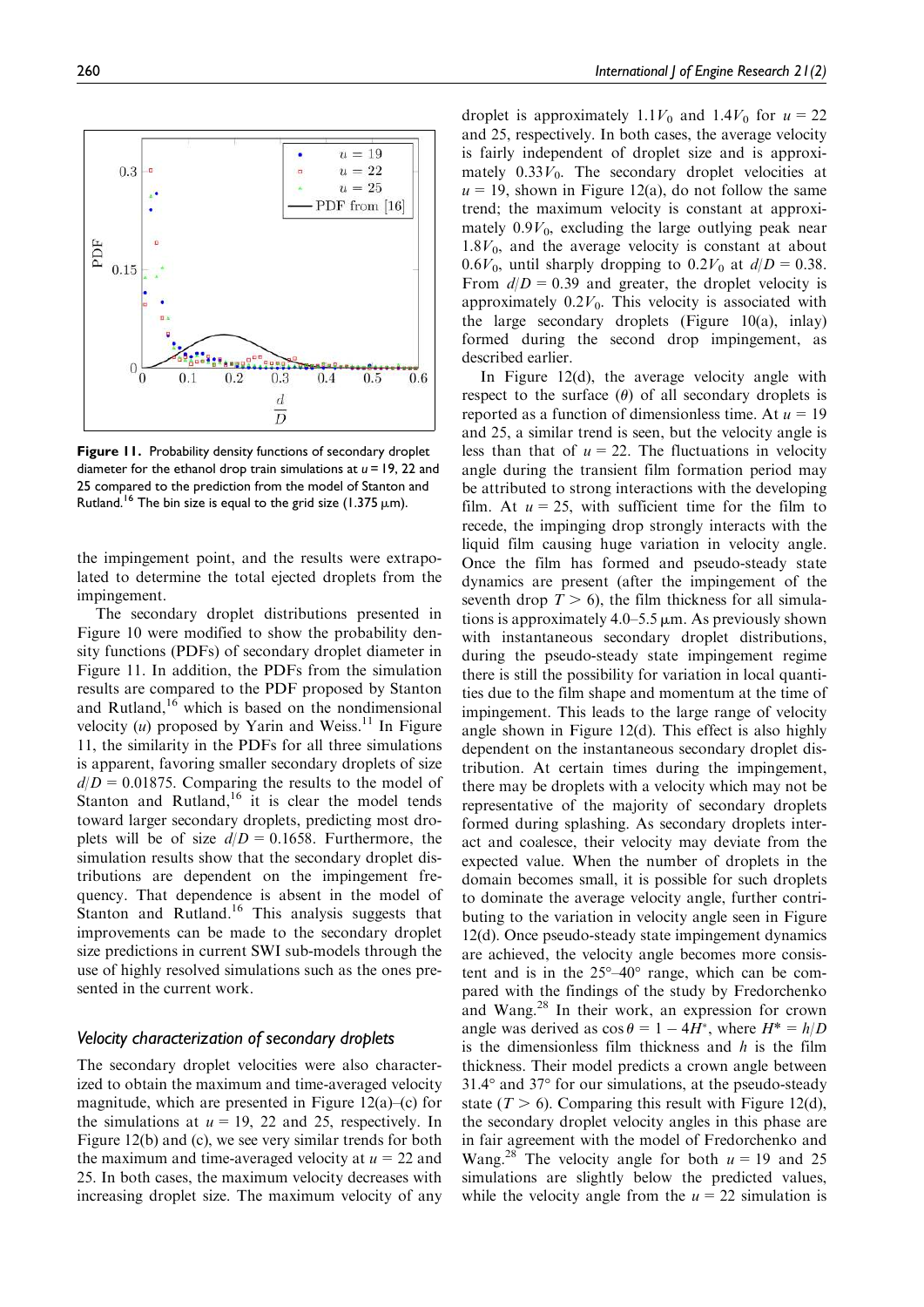

**Figure 12.** Maximum and time-averaged normalized secondary droplet velocities, defined as  $|\vec{U}|/V_0$ , where  $V_0$  is 10 m/s, as a function of dimensionless diameter for (a) *u* = 19, (b) *u* = 22 and (c) *u* = 25. (d) Average velocity angle with respect to horizontal of all secondary droplets as a function of dimensionless time. The dotted lines correspond to the predictions from Fredorchenko and Wang's<sup>28</sup> model for each case.

slightly above the predicted value when compared to the model of Fredorchenko and Wang.<sup>28</sup>

## Summary and conclusion

In this work, an in-house 3D multiphase flow solver was used to perform highly resolved simulations of the impingement of a train of ethanol drops onto a solid surface at various impingement frequencies, following the experiments of Yarin and Weiss.<sup>11</sup> With the use of a passive scalar routine, each drop within the drop train was individually tagged and tracked throughout the impingement process. This provided a unique view of the splashing process unobtainable through experiments. With the ability to resolve such small length and temporal scales and the use of passive scalars, a unique analysis of the drop train impingement process was possible. A robust secondary droplet characterization algorithm was developed, which scrutinizes the liquid volume field, identifies individual droplets and characterizes their properties. Using the secondary droplet characterization algorithm, the temporal evolution of the secondary droplet distribution was presented, highlighting the distinct droplet formation phases. Time-averaged secondary droplet numbers, percent of total secondary droplet volume and velocities were reported as a function of droplet size for each scenario. The PDFs of secondary droplets were compared with model proposed by Stanton and Rutland,<sup>16</sup> demonstrating a dependence on impingement frequency which is absent in that model. The secondary droplet velocity angle with respect to the surface was also characterized, showing good agreement with an empirical crown angle model.<sup>28</sup> It was shown that highly resolved numerical simulations and unique computational tools can provide detailed insight into the multidrop impingement phenomena. Datasets similar to the ones presented in this study are necessary to develop physics-based SWI models, which are needed to improve the predictive capability of fuel spray impingement simulations performed in Lagrangian solvers.

#### Declaration of conflicting interests

The author(s) declared no potential conflicts of interest with respect to the research, authorship and/or publication of this article.